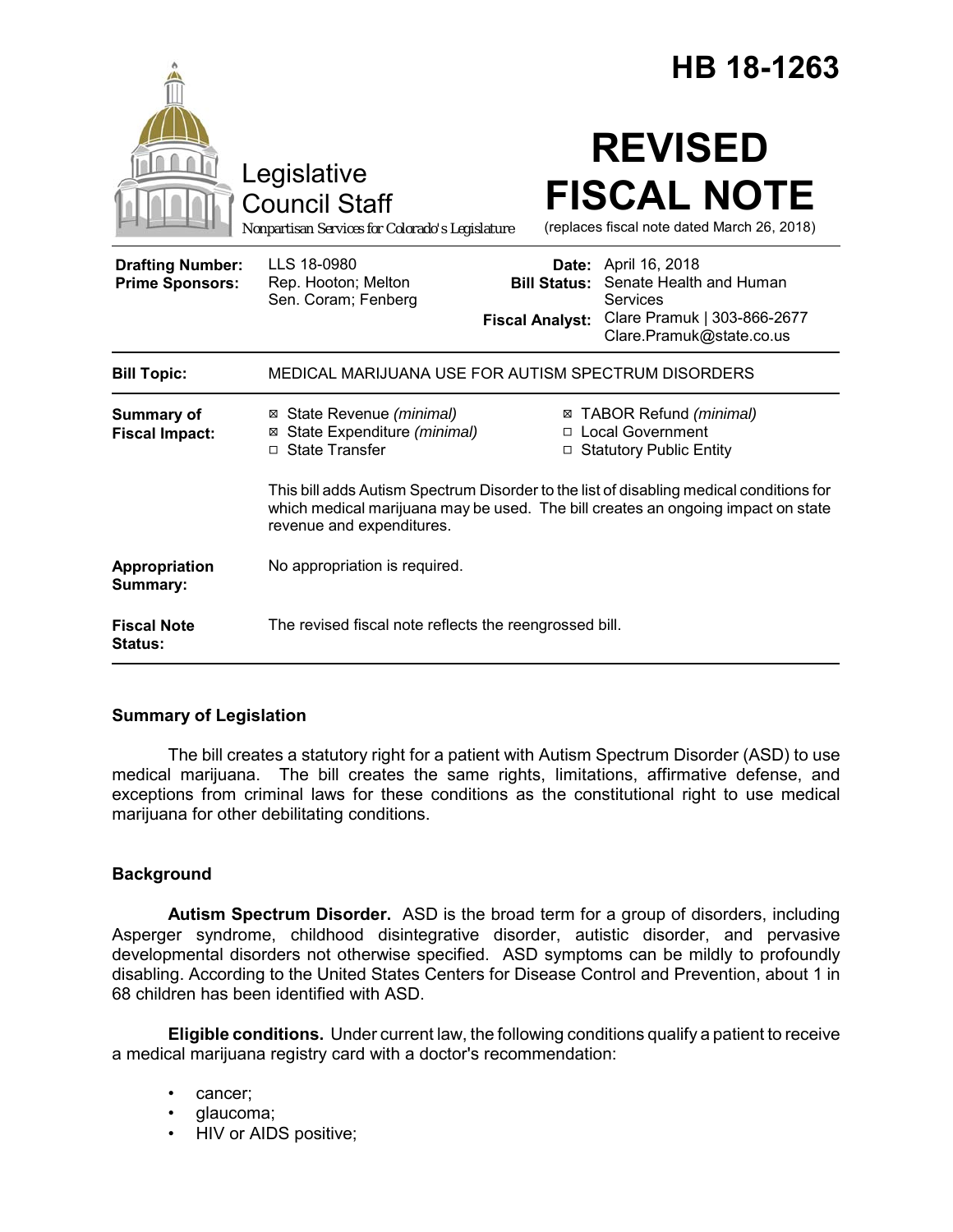April 16, 2018

- post-traumatic stress; and
- a chronic or debilitating disease or medical condition that produces one or more of the following:
	- cachexia (wasting syndrome);
	- persistent muscle spasms;
	- seizures;
	- severe nausea; or
	- severe pain.

**Medical marijuana registry program information.** According to the Colorado Department of Public Health and Environment (CDPHE), as of February 28, 2018, there are 93,314 persons authorized to use medical marijuana; 314 of whom are under the age of 18.

**Marijuana taxes.** Retail marijuana is subject to a 15 percent excise tax (on the wholesale price of marijuana) and a 15 percent special sales tax. Provided a person has been diagnosed with a qualifying debilitating medical condition, he or she may choose to enroll on the medical marijuana registry. After paying a \$15 fee to become registered, medical marijuana patients can purchase medical marijuana, which is exempt from the excise and special sales taxes, but subject to the 2.9 percent state sales tax. Excise taxes collected on the sale of retail marijuana are transferred from the General Fund to the Building Excellent Schools Today (BEST) Fund and the Public School Fund and sales taxes collected are transferred to the Marijuana Tax Cash Fund.

# **State Revenue and TABOR Refund**

Beginning in FY 2017-18, this bill may both increase and decrease state revenue as described below. Overall, the net impact on state revenue and the TABOR refund is assumed to be minimal.

**Fee impact on individuals.** The bill may increase state cash fund revenue if more persons choose to enroll on the medical marijuana registry. Persons enrolling on the registry pay a \$15 annual fee to the CDPHE to receive a registry card. These fees are deposited into the Medical Marijuana Program Cash Fund and are used to pay the costs of administering the registry.

**Increases in sales tax revenue.** Persons with ASD, who are not currently using retail marijuana, will be able to purchase medical marijuana with a registry card. The increase in medical marijuana purchases will increase state sales tax revenue deposited in the Marijuana Tax Cash Fund. This amount is expected to be minimal.

**Decreases in excise tax and special sales tax revenue.** If persons aged 21 and over who choose to enroll on the registry with ASD are currently using retail marijuana and begin to purchase medical marijuana, excise tax and special sales tax revenue collected on retail marijuana will decrease. This analysis assumes that any change in revenue is marginal and the overall impact is minimal.